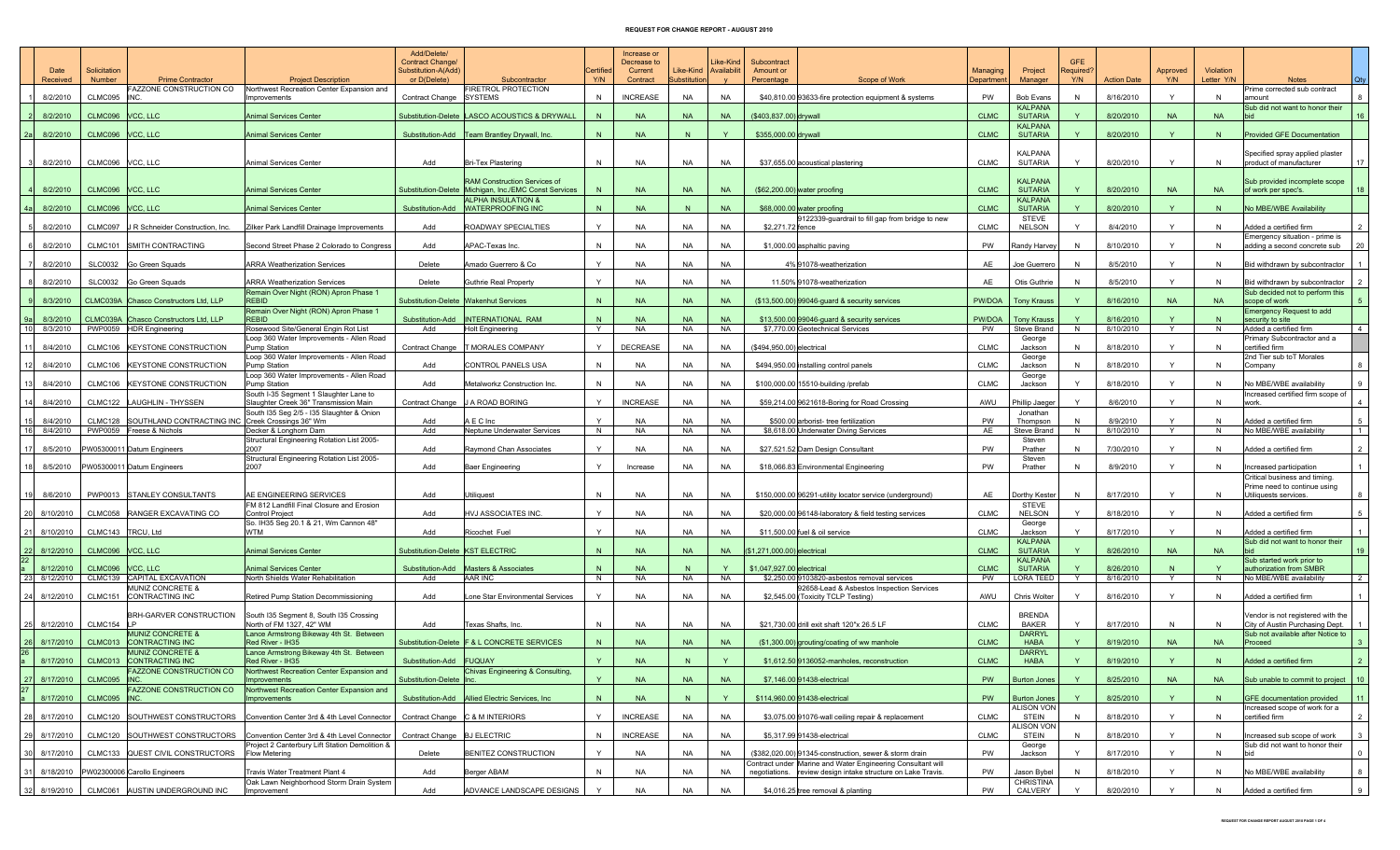## REQUEST FOR CHANGE REPORT - AUGUST 2010

| Date                            | Solicitation   |                                                       |                                                                                               | Add/Delete/<br>Contract Change/<br>Substitution-A(Add) |                                                 | Certified    | Increase or<br>Decrease to<br>Current | Like-Kind           | Like-Kind<br>Availabilit | Subcontract<br>Amount or |                                                                               | Managing    | Project                           | <b>GFE</b><br>Required? |                    | Approved     | Violation    |                                                                                                                                                          |              |
|---------------------------------|----------------|-------------------------------------------------------|-----------------------------------------------------------------------------------------------|--------------------------------------------------------|-------------------------------------------------|--------------|---------------------------------------|---------------------|--------------------------|--------------------------|-------------------------------------------------------------------------------|-------------|-----------------------------------|-------------------------|--------------------|--------------|--------------|----------------------------------------------------------------------------------------------------------------------------------------------------------|--------------|
| Received                        | Number         | <b>Prime Contractor</b><br>MUNIZ CONCRETE &           | <b>Project Description</b>                                                                    | or D(Delete)                                           | Subcontractor                                   | Y/N          | Contract                              | <b>Substitution</b> |                          | Percentage               | <b>Scope of Work</b>                                                          | Department  | Manager                           | Y/N                     | <b>Action Date</b> | Y/N          | Letter Y/N   | <b>Notes</b>                                                                                                                                             | Qty          |
| 8/19/2010<br>33                 | <b>CLMC151</b> | <b>CONTRACTING INC</b>                                | Retired Pump Station Decommissioning                                                          | Add                                                    | N-LINE TRAFFIC MAINTENANCE                      | $\checkmark$ | <b>NA</b>                             | <b>NA</b>           | <b>NA</b>                |                          | \$573.23 CIP Signs                                                            | AWU         | Chris Wolter                      |                         | 8/20/2010          |              | N            | Added a certified firm                                                                                                                                   |              |
| 34 8/19/2010                    | SLC0032        | Go Green Squads                                       | <b>ARRA Weatherization Services</b>                                                           | Add                                                    | Southwest Kev                                   | N            | <b>NA</b>                             | <b>NA</b>           | <b>NA</b>                | TBD                      | 91078-weatherization                                                          | AE          | Joe Guerrero                      | Y                       | 8/24/2010          | Y            | N            | Provided GFE documentation                                                                                                                               | $\mathbf{3}$ |
| 35 8/19/2010                    | <b>SLC0032</b> | Go Green Squads                                       | <b>ARRA Weatherization Services</b>                                                           | Add                                                    | American Youth Works                            | N            | <b>NA</b>                             | <b>NA</b>           | <b>NA</b>                | TBD                      | 91078-weatherization                                                          | AE          | Joe Guerrero                      |                         | 8/24/2010          | Y            | N            | Provided GFE documentation                                                                                                                               |              |
| 36 8/20/2010                    | CLMC045        | <b>BENITEZ CONSTRUCTION</b>                           | West Campus Water Line Improvements                                                           | Add                                                    | <b>JD Ramming</b>                               | $\mathsf{N}$ | <b>NA</b>                             | <b>NA</b>           | <b>NA</b>                |                          | \$125,000.00 Place final HMAC TY "D" mix                                      | <b>PW</b>   | George<br>Jackson                 | Y                       | 8/20/2010          | $\mathsf{Y}$ | N            | Provided GFE documentation                                                                                                                               |              |
| 37 8/20/2010                    | CLMC106        | Keystone Construction, Inc.                           | Loop 360 Water Improvements - Allen Road<br>Pump Station                                      | <b>Contract Change</b>                                 | <b>T MORALES COMPANY</b>                        | Y            | <b>DECREASE</b>                       | <b>NA</b>           | <b>NA</b>                | $(S6.500.00)$ electrical |                                                                               | <b>CLMC</b> | George<br>Jackson                 | N                       | 9/2/2010           | Y            | N            | Primary Subcontractor and a<br>certified firm                                                                                                            |              |
| 8/20/2010                       |                | CLMC106 Keystone Construction, Inc.                   | Loop 360 Water Improvements - Allen Road<br>Pump Station                                      | Add                                                    | Design Systems Group                            | N            | <b>NA</b>                             | <b>NA</b>           | <b>NA</b>                |                          | \$6,500,00 install fire alarms                                                | <b>CLMC</b> | George<br>Jackson                 | N                       | 9/2/2010           | Y            | N            | 2nd Tier to T Morales Co.                                                                                                                                |              |
|                                 |                |                                                       | Loop 360 Water Improvements - Allen Road                                                      |                                                        |                                                 |              |                                       |                     |                          |                          |                                                                               |             | George                            |                         |                    |              |              |                                                                                                                                                          |              |
| 39 8/20/2010                    |                | CLMC106 Keystone Construction, Inc.                   | Pump Station                                                                                  | Contract Change Hayden Concrete                        |                                                 | N            | DECREASE                              | <b>NA</b>           | <b>NA</b>                |                          | \$300,000.00 Concrete Contractor                                              | <b>CLMC</b> | Jackson                           | N                       | 9/2/2010           | $\mathsf{Y}$ | N            | <b>Primary Subcontractor</b>                                                                                                                             |              |
| 40 8/20/2010                    |                | CLMC106 Keystone Construction, Inc.                   | Loop 360 Water Improvements - Allen Road<br>Pump Station                                      | Add                                                    | Bell & Son's Hole Drilling                      | $\mathsf{N}$ | <b>NA</b>                             | <b>NA</b>           | <b>NA</b>                | \$4,000.00 drilling      |                                                                               | <b>CLMC</b> | George<br>Jackson                 | N                       | 9/2/2010           | $\checkmark$ | $\mathsf{N}$ | 2nd Tier Subcontractor                                                                                                                                   |              |
|                                 |                |                                                       |                                                                                               |                                                        |                                                 |              |                                       |                     |                          |                          |                                                                               |             |                                   |                         |                    |              |              |                                                                                                                                                          |              |
| 8/20/2010<br>41                 |                | CLMC106 Keystone Construction, Inc.                   | Loop 360 Water Improvements - Allen Road<br>Pump Station                                      | Add                                                    | Majestic Trucking                               | N            | <b>NA</b>                             | <b>NA</b>           | <b>NA</b>                | \$7,066.00 hauling       |                                                                               | <b>CLMC</b> | George<br>Jackson                 | N                       | 8/30/2010          | N            | N            | 2nd Tier Subcontractor. Vendor<br>is not registered with the City of<br><b>Austin Purchasing Dept</b>                                                    | 12           |
|                                 |                |                                                       | Loop 360 Water Improvements - Allen Road                                                      |                                                        |                                                 |              |                                       |                     |                          |                          |                                                                               |             | George                            |                         |                    |              |              |                                                                                                                                                          |              |
| 42 8/20/2010                    |                | CLMC106 Keystone Construction, Inc.                   | Pump Station                                                                                  | Add                                                    | Herzog Drilling                                 | N            | <b>NA</b>                             | <b>NA</b>           | <b>NA</b>                |                          | \$4,000.00 back-up drilling                                                   | <b>CLMC</b> | Jackson                           | N                       | 9/3/2010           | Y            | N            | 2nd Tier Subcontractor.                                                                                                                                  | 13           |
| 43 8/20/2010                    |                | CLMC106 Keystone Construction, Inc.                   | Loop 360 Water Improvements - Allen Road<br>Pump Station                                      | Add                                                    | Brundage Bone Conc. Pumping                     | N            | <b>NA</b>                             | <b>NA</b>           | <b>NA</b>                | \$4,500.00 pumping       |                                                                               | <b>CLMC</b> | George<br>Jackson                 | N                       | 8/30/2010          | N            | N            | 3rd Tier Subcontractor. Vendor<br>is not registered with the City of<br>Austin Purchasing Dept.                                                          |              |
|                                 |                |                                                       |                                                                                               |                                                        |                                                 |              |                                       |                     |                          |                          |                                                                               |             |                                   |                         |                    |              |              | Sub is recommended by the City                                                                                                                           |              |
|                                 |                | MUNIZ CONCRETE &<br>CLMC002 CONTRACTING INC           |                                                                                               |                                                        | AAA Fire & Safety Equipment Co.,                | N            | <b>NA</b>                             | <b>NA</b>           | <b>NA</b>                |                          |                                                                               | <b>CLMC</b> | <b>DARRYL</b>                     | $\checkmark$            | 8/24/2010          | <b>V</b>     |              | for backflow preventer scope of                                                                                                                          |              |
| 44 8/24/2010                    |                |                                                       | GREAT NORTHERN DAM MODIFICATION                                                               | Add                                                    |                                                 |              |                                       |                     |                          |                          | \$750.00 backflow preventer                                                   |             | HABA                              |                         |                    |              | N            | work                                                                                                                                                     |              |
|                                 |                | 45 8/24/2010 CLMC039A Chasco Constructors Ltd, LLP    | Remain Over Night (RON) Apron Phase 1<br><b>REBID</b>                                         | Add                                                    | <b>KAMO ENERGY</b>                              | Y            | <b>NA</b>                             | <b>NA</b>           | <b>NA</b>                |                          | 91438-Electrical (installation of fiber optic cable<br>\$6,330.00 inner duct) | PW/DOA      | <b>TONY</b><br><b>KRAUSS</b>      |                         | 8/30/2010          | N            | $\mathsf{Y}$ | 2nd Tier subcontractor to EO<br>Integrated Systems. 2nd tier<br>subcontractor added without<br>SMBR approval. DBE Project.<br>Violation notice was sent. |              |
|                                 |                | 46 8/24/2010 CLMC039A Chasco Constructors Ltd, LLP    | Remain Over Night (RON) Apron Phase 1<br><b>REBID</b>                                         | Add                                                    | Strike Ligthing Protection Corp.                | N            | <b>NA</b>                             | NA                  | <b>NA</b>                |                          | \$2,490.00 medium voltage insulators & ligthing arrestors                     | PW/DOA      | <b>TONY</b><br><b>KRAUSS</b>      |                         | 8/30/2010          | N            | Y            | 2nd Tier subcontractor to EO<br>Integrated Systems. 2nd tier<br>subcontractor added without<br>SMBR approval. DBE Project.<br>Violation notice was sent. |              |
| 47 8/24/2010                    |                | CLMC039A Chasco Constructors Ltd, LLP                 | Remain Over Night (RON) Apron Phase 1<br><b>REBID</b>                                         | Add                                                    | Compound Security                               | N            | <b>NA</b>                             | <b>NA</b>           | <b>NA</b>                | \$61,331.43 operators    | parking gates-installation of gates & high security                           | PW/DOA      | <b>TONY</b><br><b>ARNOLD</b>      |                         | 8/27/2010          | Y            | N            | 2nd Tier subcontractor to EO<br>Integrated Systems. No<br>MBE/WBE availability                                                                           |              |
| 48 8/24/2010 CLMC050 BIS Tepsco |                |                                                       | Austin Energy Chilled Water Piping - ID/IQ                                                    | Add                                                    | <b>HOLT ENGINEERING</b>                         | Y            | <b>NA</b>                             | <b>NA</b>           | <b>NA</b>                |                          | \$5,000.00 92546-geotechnical-soils (soil tests)                              | AE          | Carol Stewart                     | $\vee$                  | 8/24/2010          | Y            | N            | Provided GFE documentation                                                                                                                               |              |
| 49 8/24/2010                    |                | CLMC120 SOUTHWEST CORPORATION                         | Convention Center 3rd & 4th Level Connector   Contract Change   Western State Fire Protection |                                                        |                                                 | N            | <b>INCREASE</b>                       | <b>NA</b>           | <b>NA</b>                |                          | \$4,471.00 fire sprinklers                                                    | PW          | <b>LISON VON</b><br>STEIN         |                         | 8/25/2010          | $\mathsf{Y}$ | N            | Sub added for scope of work<br>which was not listed on the<br>orginal compliance plan.                                                                   |              |
| 50 8/25/2010                    | CLMC098        | <b>LEWIS CONTRACTORS</b>                              | S. I35 Segment 11/12 - S. Pleasant Valley<br><b>Extension at Legends</b>                      |                                                        | Contract Change JA ROAD BORING                  | Y            | <b>DECREASE</b>                       | <b>NA</b>           | <b>NA</b>                |                          | (\$100,980.00) 9621618-boring                                                 | AWU         | Phillip Jaeger                    | $\overline{N}$          | 8/31/2010          | Y            | N            | Primary Subcontractor. Sub<br>unable to commit to project.<br>Added a 2nd Tier to complete<br>work on time.                                              |              |
|                                 |                |                                                       | S. I35 Segment 11/12 - S. Pleasant Valley                                                     |                                                        |                                                 |              |                                       |                     |                          |                          |                                                                               |             |                                   |                         |                    |              |              |                                                                                                                                                          |              |
| 51 8/25/2010                    | CLMC098        | <b>LEWIS CONTRACTORS</b>                              | <b>Extension at Legends</b>                                                                   | Add                                                    | TEXAS ROAD & UTILITIES                          | Y            | <b>NA</b>                             | <b>NA</b>           | <b>NA</b>                |                          | \$100.980.00 9621618- Boring                                                  | AWU         | Phillip Jaeger                    | N                       | 8/31/2010          | Y            | N            | 2nd Tier sub and a certified firm.                                                                                                                       |              |
| 52 8/25/2010                    | CLMC151        | MUNIZ CONCRETE &<br>CONTRACTING INC                   | Retired Pump Station Decommissioning                                                          | Add                                                    | Iseler Demolition, Inc.                         | N            | <b>NA</b>                             | <b>NA</b>           | <b>NA</b>                |                          | \$18,800.00 91240-demolition services                                         | AWU         | Chris Wolter                      | Y                       | 8/30/2010          | Y            | N            | Primary Subcontractor. Provided<br>GFE documentation.                                                                                                    |              |
| 8/25/2010<br>53                 | CLMC151        | <b>MUNIZ CONCRETE &amp;</b><br><b>CONTRACTING INC</b> | Retired Pump Station Decommissioning                                                          | Add                                                    | <b>CROCKER CRANE RENTALS LP</b>                 | N            | <b>NA</b>                             | <b>NA</b>           | <b>NA</b>                |                          | \$3,625,08 97526-crane rental or lease                                        | AWU         | Chris Wolter                      |                         | 8/30/2010          | $\checkmark$ | N            | 2nd Tier sub to Isler Demolition                                                                                                                         |              |
| 54 8/26/2010                    | PWP0066        | CH <sub>2M</sub> Hill                                 | Water Dist Control System & Lift Station                                                      | Add                                                    | <b>Consolidated Telecom Services</b>            | Y            | <b>NA</b>                             | <b>NA</b>           | <b>NA</b>                |                          | \$24,264.05 On site radio studies and radio tower work                        | AWU         | Gary Quick                        | N                       | 8/27/2010          | Y            | N            | Added a certified firm                                                                                                                                   |              |
|                                 |                |                                                       |                                                                                               |                                                        |                                                 |              |                                       |                     |                          |                          |                                                                               |             |                                   |                         |                    |              |              | Scope of work did not fully                                                                                                                              |              |
| 55 8/27/2010                    | PWP0041        | Kennedy/Jenks Consultants                             | OMMS WWT Biosolids Management                                                                 |                                                        | Contract Change Macias Associates               | $\vee$       | Decrease                              | <b>NA</b>           | <b>NA</b>                |                          | (\$12,217.00) Surveying Services                                              | AWU         | Raj Bhattarai                     | N                       | 8/30/2010          |              | N            | materialize                                                                                                                                              |              |
| 56 8/30/2010                    |                | R. S. ELLIS INC DBA<br>CLMC120 SOUTHWEST CORP         | Convention Center 3rd & 4th Level Connector                                                   |                                                        | AUSTEX CONCRETE<br>Contract Change CONSTRUCTION | Y            | <b>INCREASE</b>                       | NA                  | <b>NA</b>                |                          | \$6,700.00 91430-concrete                                                     | <b>CLMC</b> | <b>ILISON VON</b><br><b>STEIN</b> | N                       | 9/8/2010           | Y            | N            | Increased certified firm scope of<br>work                                                                                                                |              |
| 57 8/30/2010                    |                | CLMC121 CASH CONSTRUCTION                             | Lady Bird Lake - East 4th Street Drainage<br><b>Improvements</b>                              | Add                                                    | <b>FUQUAY INC</b>                               | $\vee$       | <b>NA</b>                             | <b>NA</b>           | <b>NA</b>                |                          | \$7,500.00 manhole coating                                                    | <b>CLMC</b> | John Wepryk                       | N                       | 9/1/2020           |              | N            | Added a certified firm                                                                                                                                   | 10           |
|                                 |                |                                                       |                                                                                               |                                                        |                                                 |              |                                       |                     |                          |                          |                                                                               |             |                                   |                         |                    |              |              |                                                                                                                                                          |              |

|            | Request for Change Summary for August 2010 |                  |                                        |                                |              |  |  |  |  |  |  |  |
|------------|--------------------------------------------|------------------|----------------------------------------|--------------------------------|--------------|--|--|--|--|--|--|--|
|            | <b>Additions</b>                           | <b>Deletions</b> | *Substitutions                         | <b>Contract Changes</b>        | <b>Total</b> |  |  |  |  |  |  |  |
|            | 37                                         |                  |                                        |                                | 57           |  |  |  |  |  |  |  |
| Certified  | 15                                         |                  | 1 (1 Certified for 1 Non)              | 7 (3 Increases/4<br>Decreases) | 26           |  |  |  |  |  |  |  |
| Non-       |                                            |                  |                                        | 4 (3 Increases/1               |              |  |  |  |  |  |  |  |
| Certified  | 22                                         |                  | 5 (4 Like-Kind; 1 Non for 1-Certified) | Decrease)                      | 31           |  |  |  |  |  |  |  |
| <b>Not</b> |                                            |                  |                                        |                                |              |  |  |  |  |  |  |  |
| Approved   | 5                                          |                  |                                        |                                |              |  |  |  |  |  |  |  |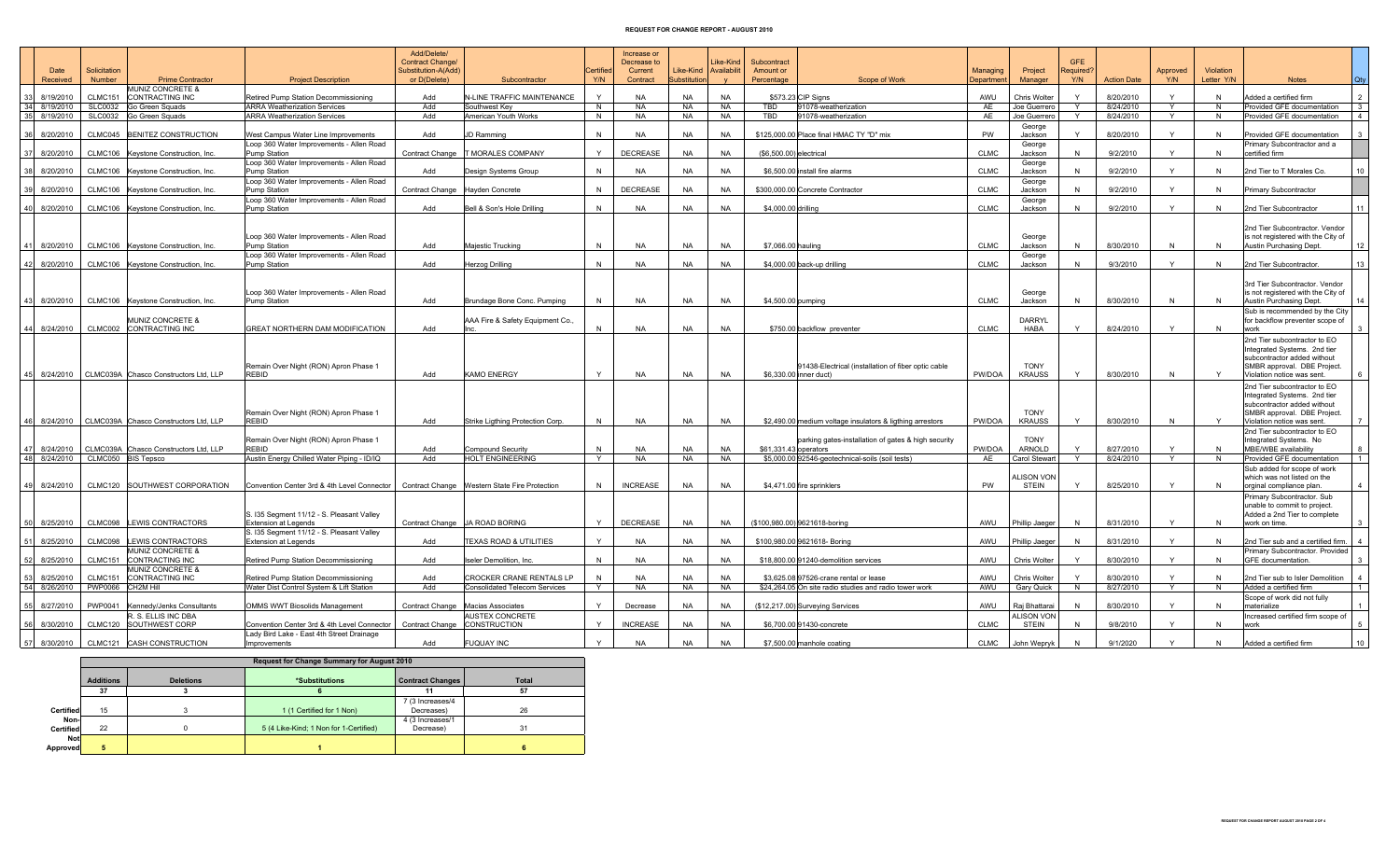Rev MC<br>SRK<br>SRK SRK SRK<br>SRK MC KK<br>JS<br>JS<br>JS<br>JS LM SRK SRK SRK SRK HT HT SRK<br>KK<br>KK<br>KK<br>HT<br>JS<br>HT

REQUEST FOR CHANGE REPORT AUGUST 2010 PAGE 3 OF 4